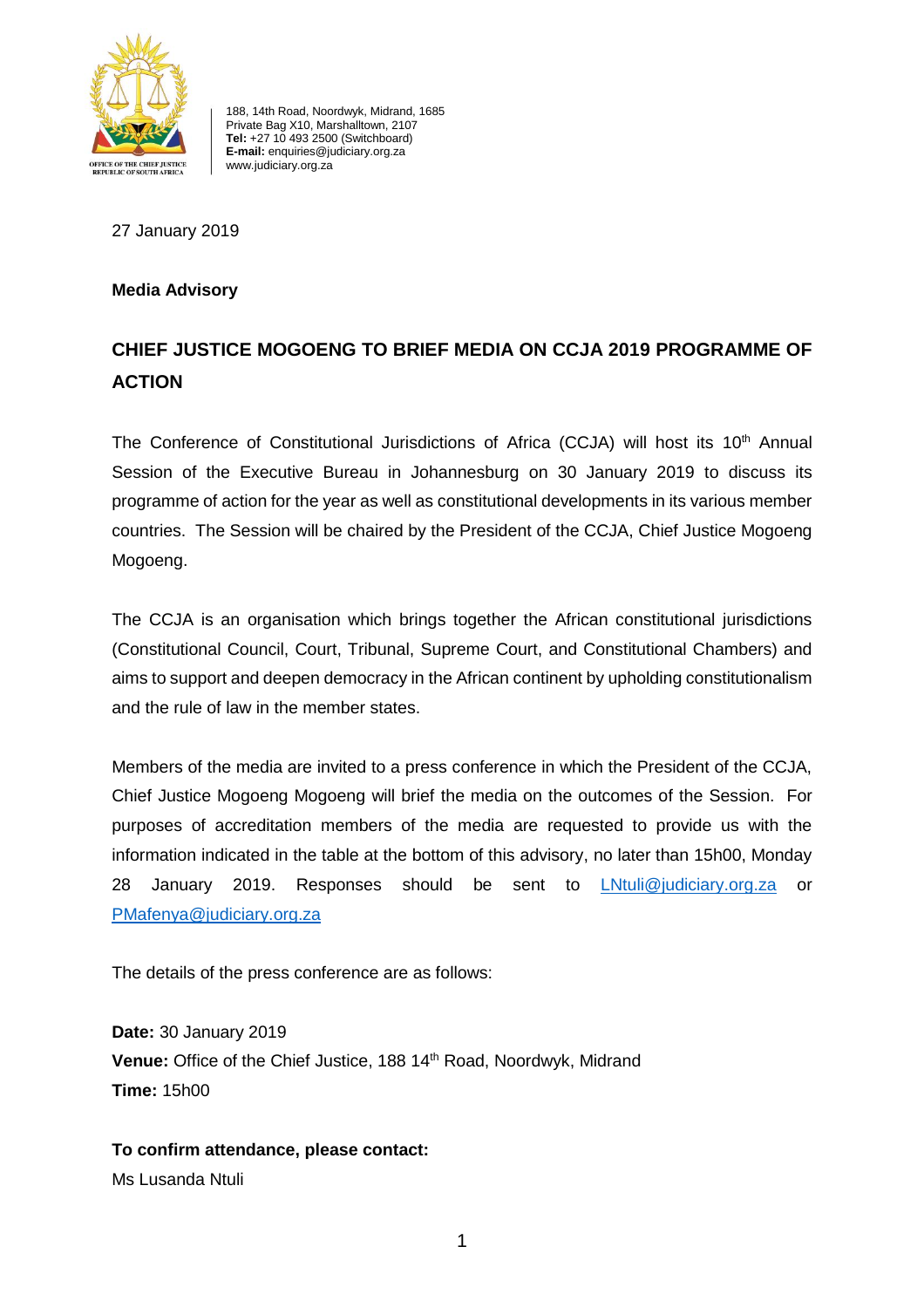Cell: 083 603 5638 Email: [LNtuli@judiciary.org.za](mailto:LNtuli@judiciary.org.za) **Media enquiries:** Mr. Nathi Mncube Spokesperson of the RSA Judiciary Cell: 0848148364 **Email:** [NMncube@judiciary.org.za](mailto:NMncube@judiciary.org.za)

## **Issued by the Office of the Chief Justice**